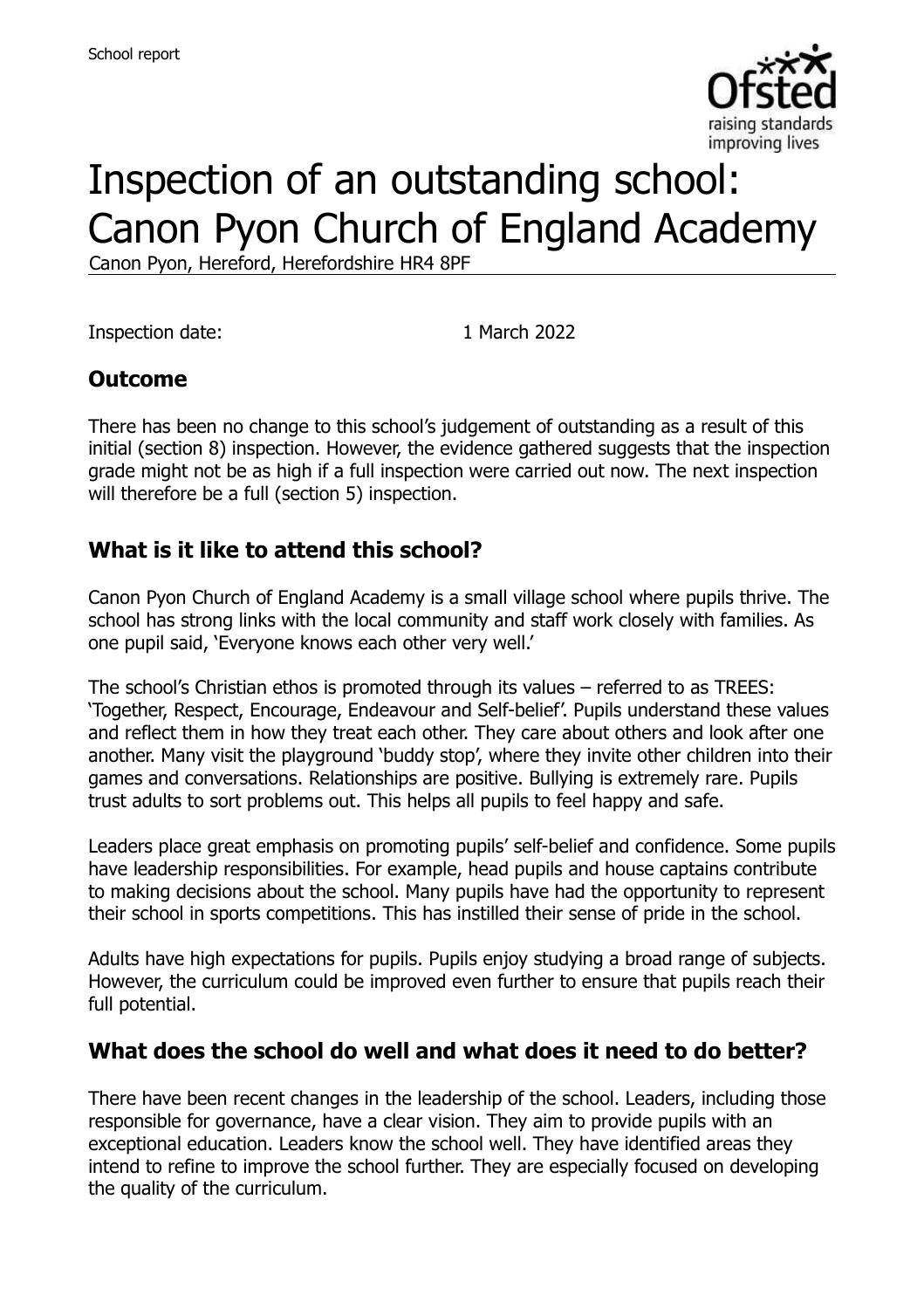

Curriculum leaders have set out the important information they expect pupils to know and remember in each subject. Teachers present this subject matter clearly. They provide useful explanations to help all pupils understand new concepts and strategies. Staff support pupils with special educational needs and/or disabilities well. This helps these pupils to access a broad range of subjects.

Staff ask questions and make checks on pupils' understanding during lessons. This helps them identify pupils who need extra support. Curriculum leaders know how much of the curriculum pupils know and remember in subjects such as mathematics and English. However, in some subjects, the approach to assessment is not yet fully developed. This makes it hard for leaders to know the progress that pupils make over time.

Staff are experienced and understand the aims of the school's curriculum. They plan lessons that stimulate pupils' thinking and promote a love of learning. Leaders advance teachers' development through professional networking. This includes opportunities to work with staff from other local schools. However, there is some variation in adults' subject knowledge. Sometimes, the tasks that teachers set are not well matched to pupils' abilities. This limits pupils' learning.

Children start learning to read as soon as they join the school in Reception Year. They have daily phonics lessons where they learn in small groups. Leaders have ensured that the books pupils read are well matched to their ability. Staff work well with parents and carers to ensure that pupils read these books regularly. This helps pupils to become fluent readers quickly. In addition, teachers work hard to promote a love of reading in the school. For example, they have arranged for pupils to work with those from other year groups as reading buddies. Pupils are enthusiastic about this work. They enjoy the opportunity to read out loud with others.

Pupils behave well. They listen carefully in lessons and are keen to learn. They treat others with courtesy and give visitors a friendly welcome to the school. School routines are well established. For example, pupils swiftly and sensibly return to class at the end of lunchtime ready for afternoon lessons. Incidents of poor behaviour are extremely rare. Nevertheless, leaders have systems to record such incidents when they happen.

Leaders promote pupils' personal development well. This helps to prepare pupils for life in modern Britain. For example, pupils learn about healthy relationships in personal, social, health and economic education. In addition, they learn about democracy and the rule of law. Pupils see democracy in action when voting for house captains. Some of the extracurricular activities that the school typically offers have been disrupted by the pandemic. Leaders have already reintroduced a range of after-school sports clubs, and now intend to arrange a broader range of activities.

The members of the small staff team work well together. Leaders have made the school a happy place for adults to work in. Staff's high morale impacts positively on pupils' experiences.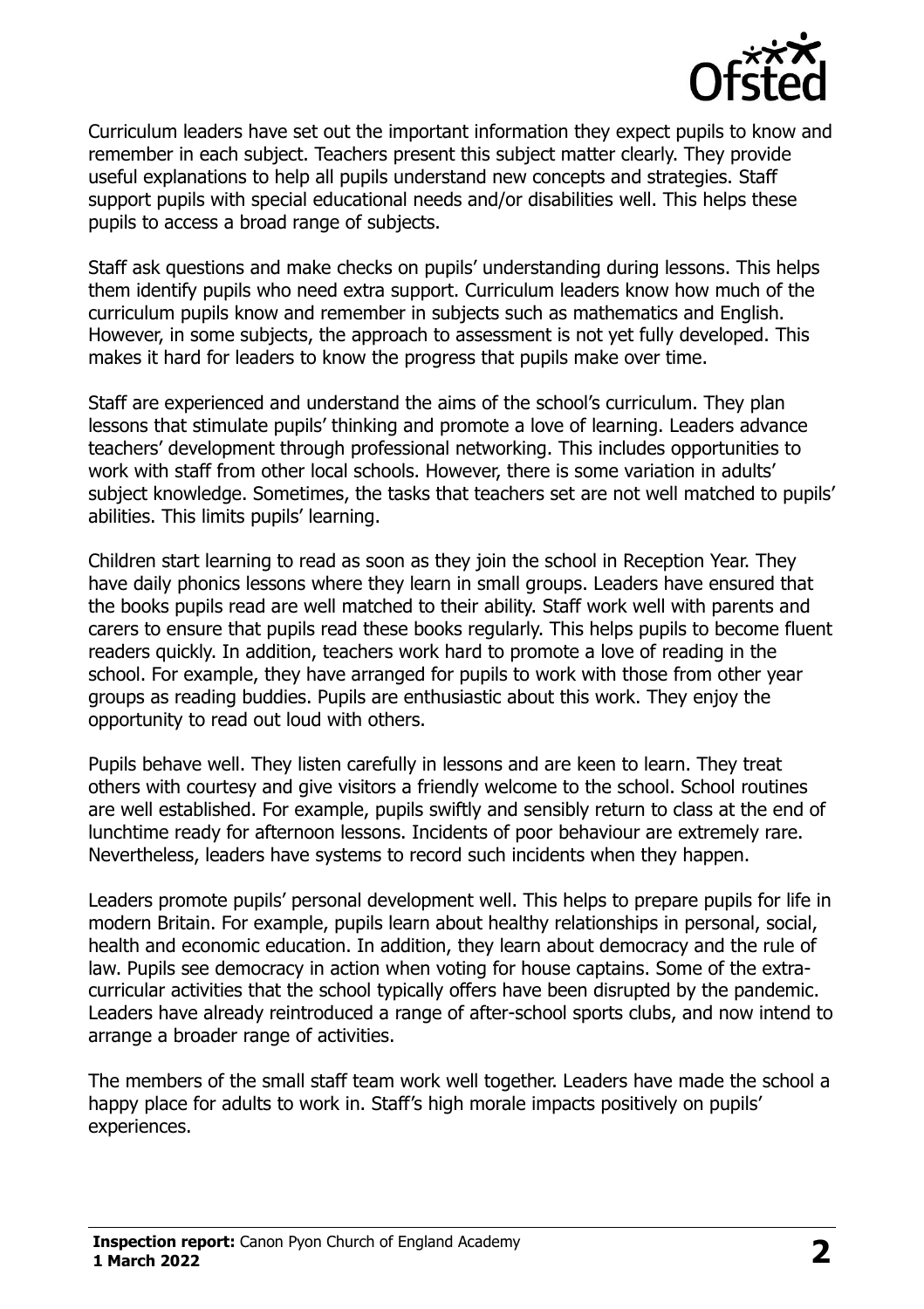

## **Safeguarding**

The arrangements for safeguarding are effective.

Leaders are diligent in fulfilling their statutory safeguarding duties. They make the necessary checks about the suitability of adults who work at and visit the school. They maintain accurate records of these checks.

Staff understand their safeguarding responsibilities. They know what to do if they have any concerns about a child. Leaders work well with external agencies and put timely support in place when needed.

The school's curriculum raises pupils' awareness of how to protect themselves from potential harm. For example, pupils learn about potential risks when using the internet and actions they can take to protect themselves.

## **What does the school need to do to improve?**

## **(Information for the school and appropriate authority)**

- In some subjects, leaders' approach to assessing what pupils know and remember is not fully developed. This makes it difficult for teachers to know the progress that pupils are making. Leaders should ensure that teachers know how well pupils are doing in all subjects.
- There is some variation in staff expertise. Staff do not always choose learning activities that help pupils learn as well as they might. Leaders should continue to develop staff subject knowledge so that they become more expert in all the subjects that they teach.

## **Background**

When we have judged a school to be outstanding, we will then normally go into the school about once every four years to confirm that the school remains outstanding. This is called a section 8 inspection of a good or outstanding school, because it is carried out under section 8 of the Education Act 2005. We do not give graded judgements on a section 8 inspection. However, if we find evidence that a school would now receive a higher or lower grade, then the next inspection will be a section 5 inspection. Usually this is within one to two years of the date of the section 8 inspection. If we have serious concerns about safeguarding, behaviour or the quality of education, we will deem the section 8 inspection a section 5 inspection immediately.

This is the first section 8 inspection since we judged the school to be outstanding in March 2016.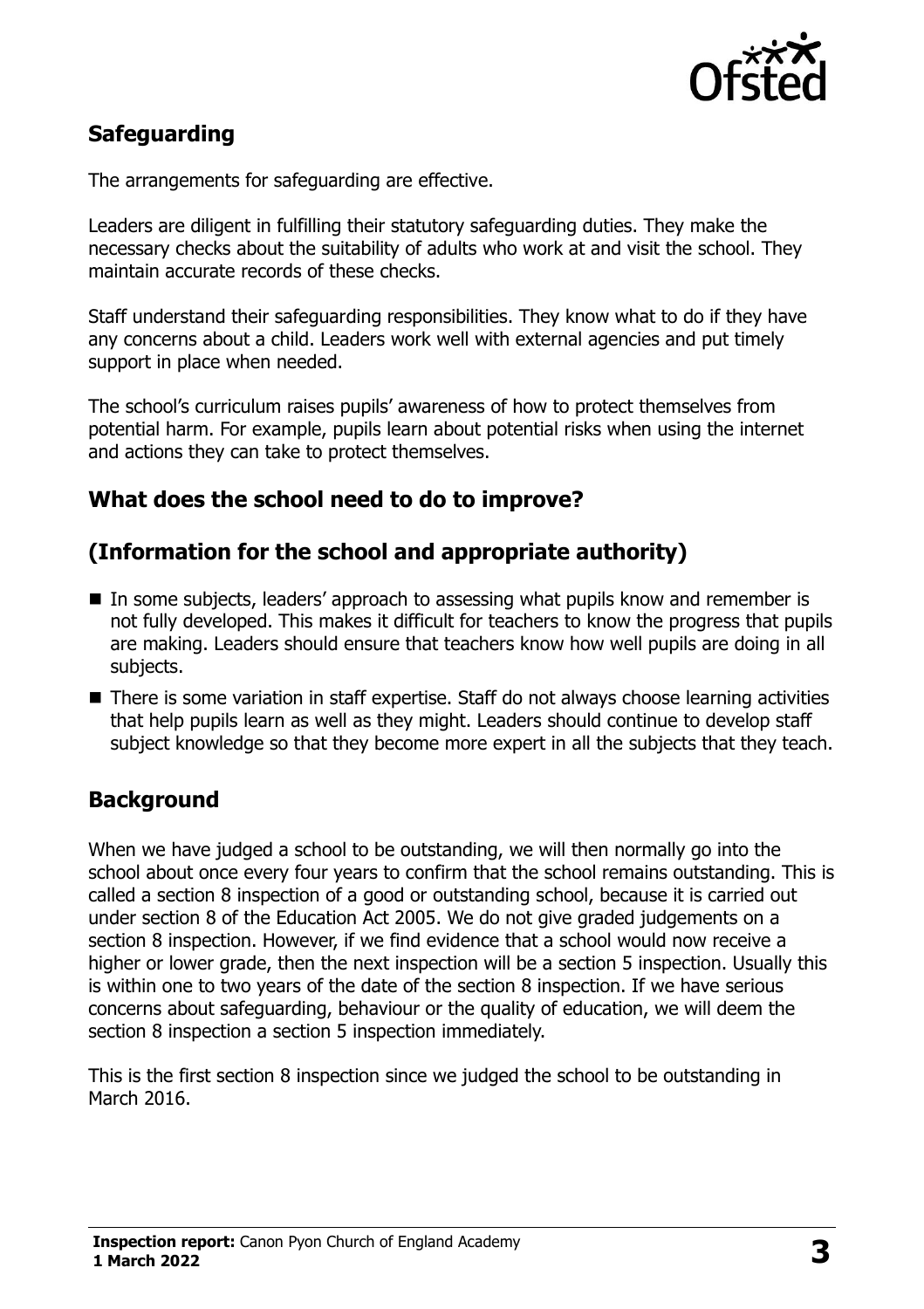

## **How can I feed back my views?**

You can use [Ofsted Parent View](https://parentview.ofsted.gov.uk/) to give Ofsted your opinion on your child's school, or to find out what other parents and carers think. We use information from Ofsted Parent View when deciding which schools to inspect, when to inspect them and as part of their inspection.

The Department for Education has further [guidance](http://www.gov.uk/complain-about-school) on how to complain about a school.

If you are the school and you are not happy with the inspection or the report, you can [complain to Ofsted.](https://www.gov.uk/complain-ofsted-report)

#### **Further information**

You can search for [published performance information](http://www.compare-school-performance.service.gov.uk/) about the school.

In the report, '[disadvantaged pupils](http://www.gov.uk/guidance/pupil-premium-information-for-schools-and-alternative-provision-settings)' refers to those pupils who attract government pupil premium funding: pupils claiming free school meals at any point in the last six years and pupils in care or who left care through adoption or another formal route.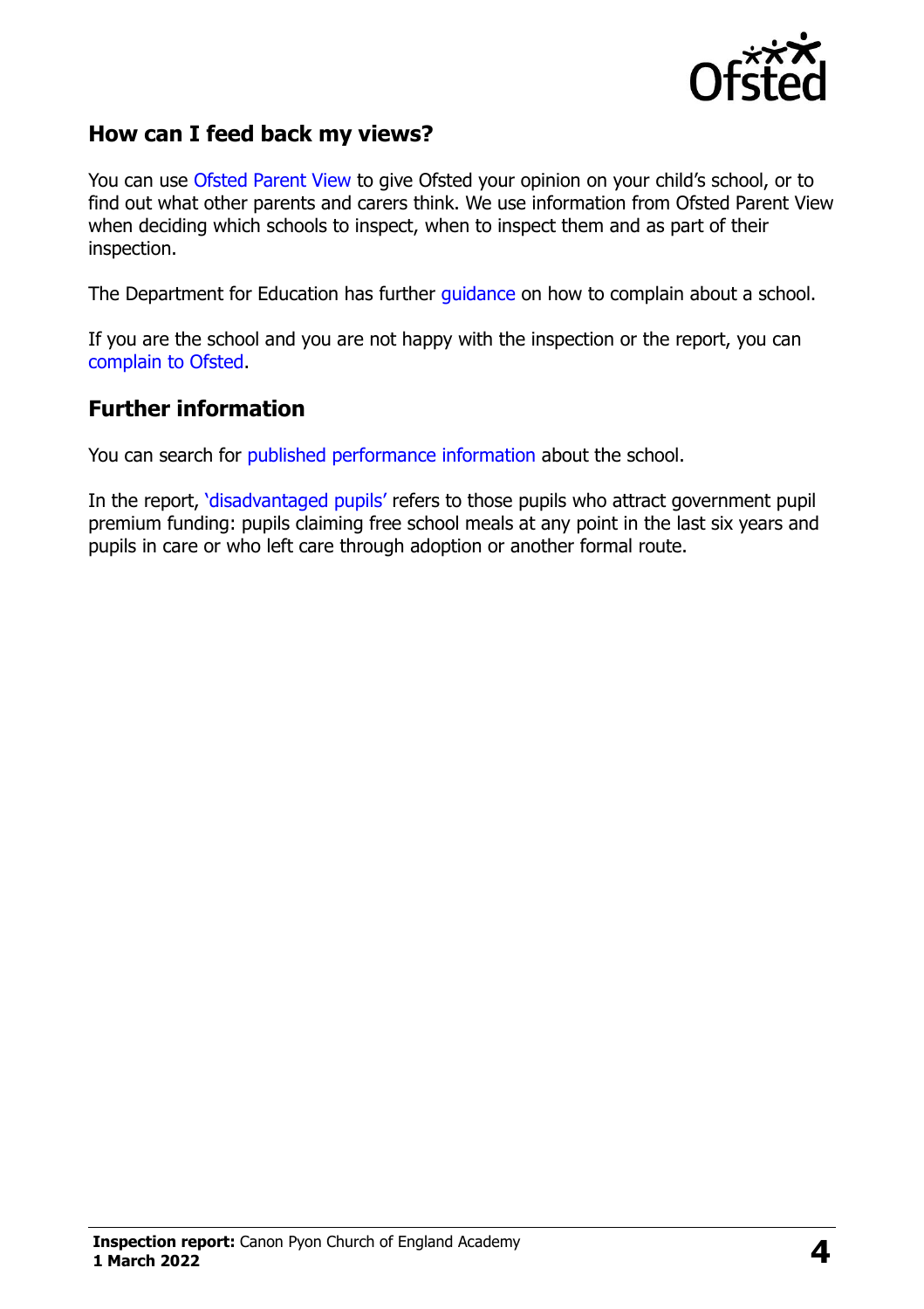

## **School details**

| Unique reference number             | 139308                                                             |
|-------------------------------------|--------------------------------------------------------------------|
| <b>Local authority</b>              | Herefordshire                                                      |
| <b>Inspection number</b>            | 10211926                                                           |
| <b>Type of school</b>               | Primary                                                            |
| <b>School category</b>              | Academy converter                                                  |
| Age range of pupils                 | 5 to 11                                                            |
| <b>Gender of pupils</b>             | Mixed                                                              |
| Number of pupils on the school roll | 80                                                                 |
| <b>Appropriate authority</b>        | Board of trustees                                                  |
| <b>Chair of trust</b>               | Christopher Kent                                                   |
| <b>Executive Headteacher</b>        | <b>Alex Davies</b>                                                 |
| Website                             | www.canonpyonacademy.com                                           |
| Date of previous inspection         | 10 and 11 March 2016, under section 5 of<br>the Education Act 2005 |

## **Information about this school**

- The school is within the Diocese of Hereford. Its most recent section 48 inspection took place on 8 June 2015. Section 48 inspections were suspended due to the COVID-19 pandemic. They restarted in September 2021. The next inspection will be within eight years of the previous section 48 inspection.
- A new executive headteacher started at the school in September 2021.
- The head of school was employed from within the school. She started as head of school in September 2019.
- The school has four mixed-year group classes.
- The school does not use alternative provision.

## **Information about this inspection**

This was the first routine inspection the school had received since the COVID-19 pandemic began. Inspectors discussed the impact of the pandemic with leaders, and have taken that into account in their evaluation of the school.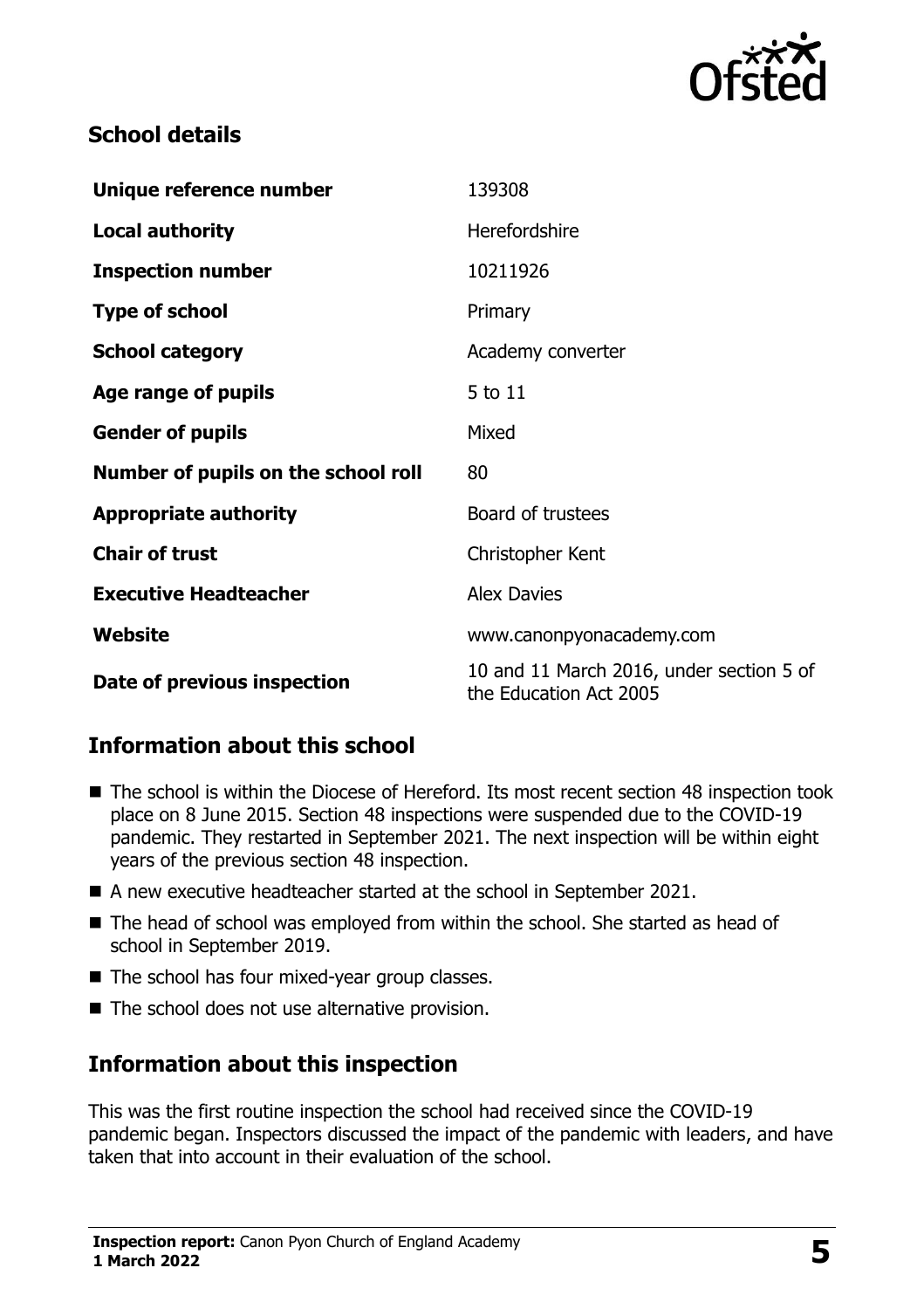

- Inspectors held meetings with the executive headteacher, the head of school and teachers.
- The lead inspector met with trustees and a representative of the diocese.
- Inspectors carried out deep dives in the following subjects: early reading, mathematics and history. For each deep dive, inspectors discussed the curriculum with subject leaders, visited a sample of lessons, spoke to teachers, spoke to some pupils about their learning and looked at samples of pupils' work. The lead inspector also listened to pupils read.
- Inspectors also spoke to leaders about the curriculum in other subjects.
- Inspectors observed pupils' behaviour during lessons, around the school and at lunchtime. They spoke to pupils about their opinions of behaviour at the school.
- Inspectors reviewed records relating to the school's safeguarding procedures. This included checking the school's single central record. The lead inspector also held a meeting with the leader responsible for safeguarding.
- An inspector considered responses on Ofsted's Parent View. The inspector also took account of responses to the staff and pupil surveys.

#### **Inspection team**

Jonathan Leonard, lead inspector Her Majesty's Inspector

Matt Meckin **Matt Meckin** Matt Meckin **Matt Meckin Constant Constant Ofsted Inspector**